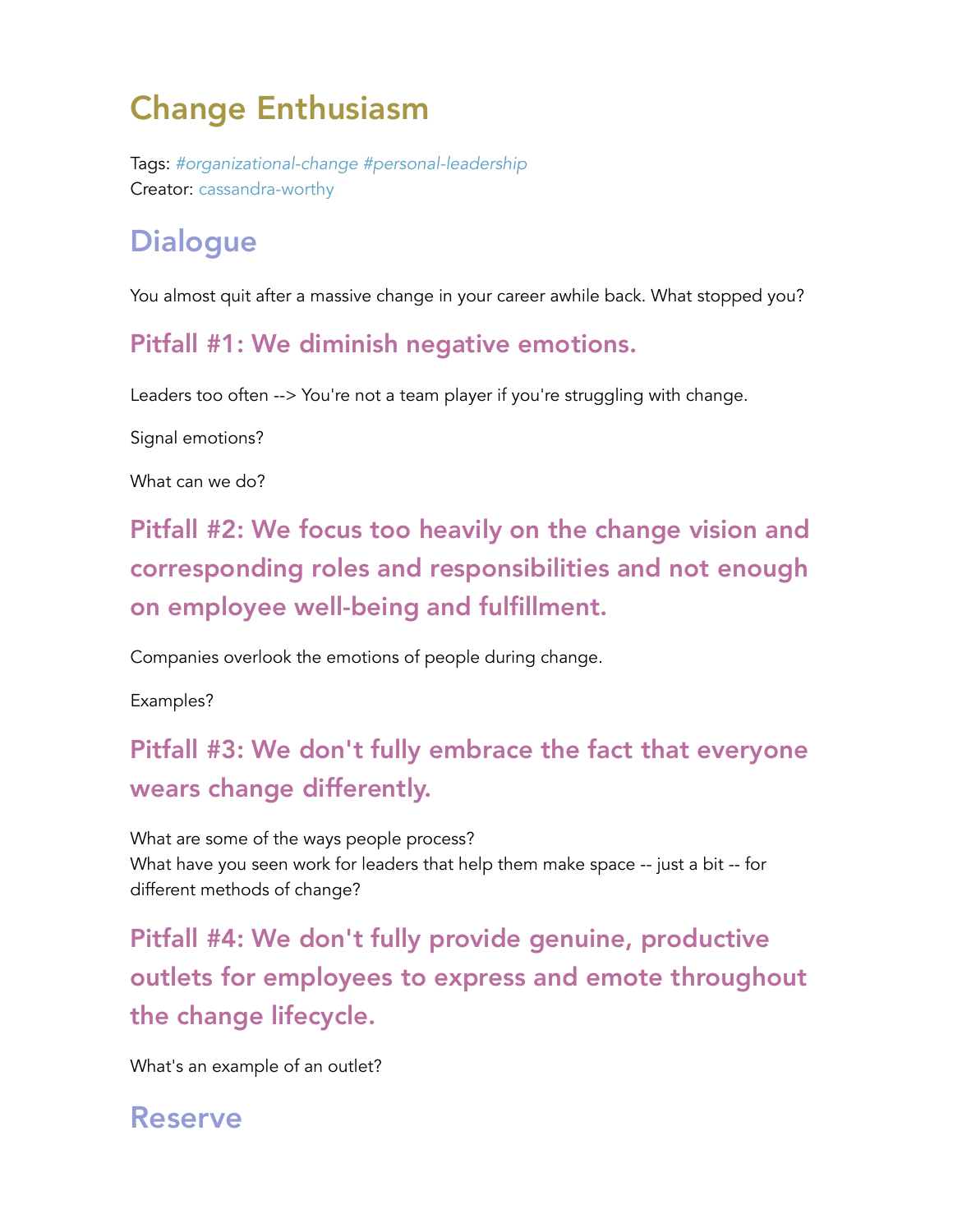#### Three Steps of Change Enthusiasm

- 1. The Signal
- 2. The Opportunity
- 3. The Choice

Changes aren't happening to you. They're happening for you.

#### Advanced Application Exercises

#### Communicative

Defining the What and the Why Driving Clarity of What's Expected Providing Feedback to Keep on Track

#### Hungry (Self-Development)

Intentional Self-Improvement Active Self-Improvement Practicing Care for Self

#### Authentic

Practicing Vulnerability Being Your Full Self Language and Behavior Congruence

#### Not Rigid (Agile)

Stretching Outside Your Comfort Zone Remaining Open to Varied Perspectives Identifying Conscious and Unconscious Bias

#### Grateful

Practicing Appreciation Active Gratitude Practice

#### Empathetic

Organizational Pulse Check Direct-Report Engagement Listen and Respond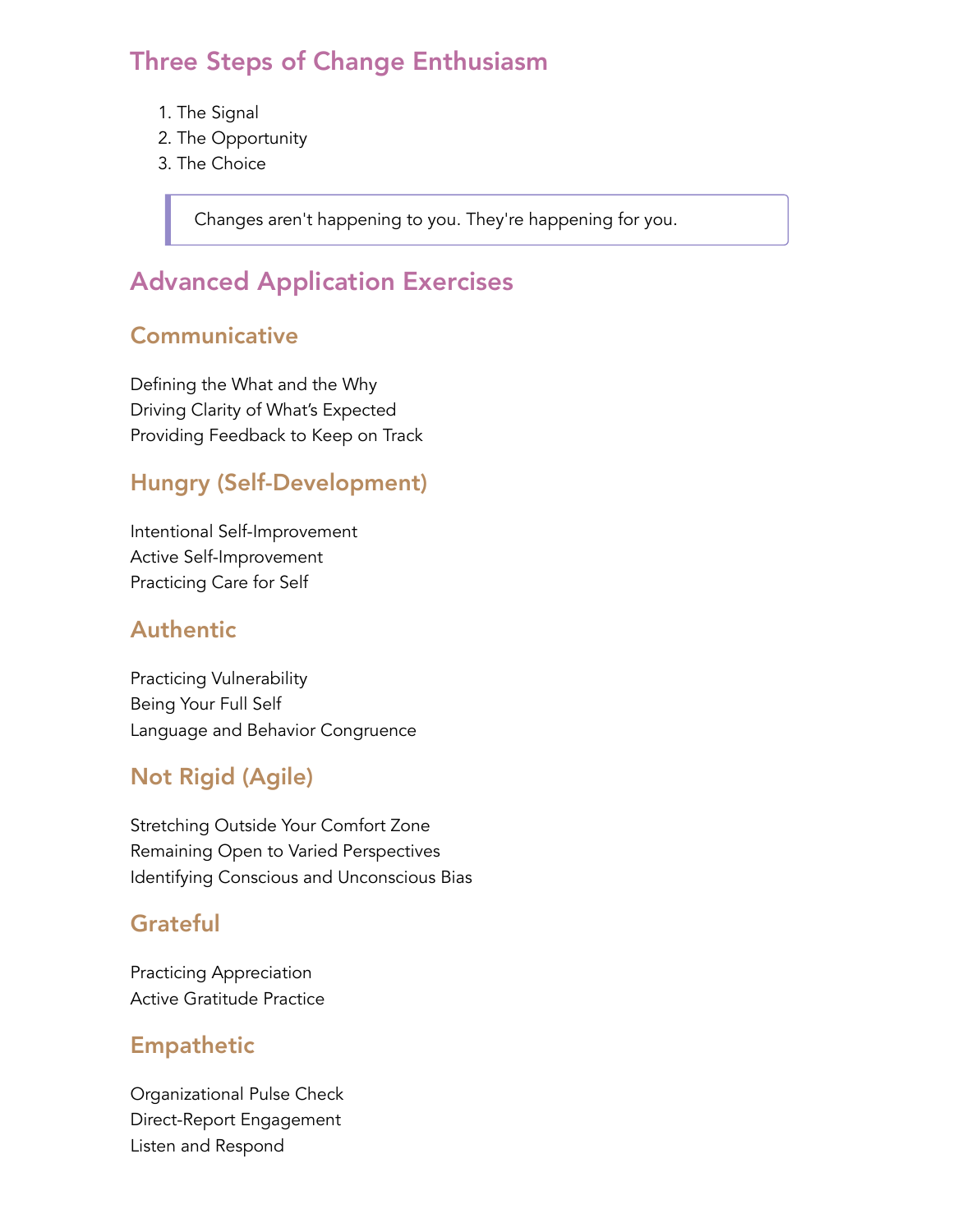#### **Quotes**

#### Highlight (yellow) - Page xi · Location 79

In times of high - stress change , those beliefs are often fueled by the most important tool of successful change adoption : emotion . This is where Change Enthusiasm becomes powerfully relevant . Change Enthusiasm ( noun ) : ( 1 ) the practice of harnessing the power of emotion to grow through change ; ( 2 ) a growth mindset

#### Highlight (yellow) - Page xiii · Location 98

Change Enthusiast ( noun ) : ( 1 ) one who is inspired to grow by harnessing the power of emotion ; ( 2 ) one who trusts the fear , anxiety , frustration , anger , and / or grief that change brings to be signals directing them to their greatest growth opportunities ; ( 3 ) one who practices Change Enthusiasm

#### Highlight (yellow) - Page xxi · Location 224

Knowledge isn't power until it is applied . — DALE CARNEGIE

# PART I: THE BASICS

### Highlight (yellow) - Chapter 1: An Introduction to Change Enthusiasm > Page  $4 \cdot$  Location 261

Research shows that emotion travels faster than thought . Social psychologists have found that emotional response to a given stimuli is milliseconds faster than cognitive response . 1 This makes emotion one of the fastest known entities in the universe . These lightning - fast reactions that bypass the rational brain center have been in existence since our species roamed the Earth more than a million years ago .

### Highlight (yellow) - Chapter 1: An Introduction to Change Enthusiasm > Page  $7 \cdot$  Location 296

I'm grateful for every encounter because each one reinforced the lesson that emotion is a necessary part of thriving through change , and when used effectively it can promote growth in both the individual and the collective . These thousands of connections have revealed to me the five most common emotional energies that bubble up when we are going through significant change , transformation , disruption , and transition : fear , anxiety , frustration , anger , and grief .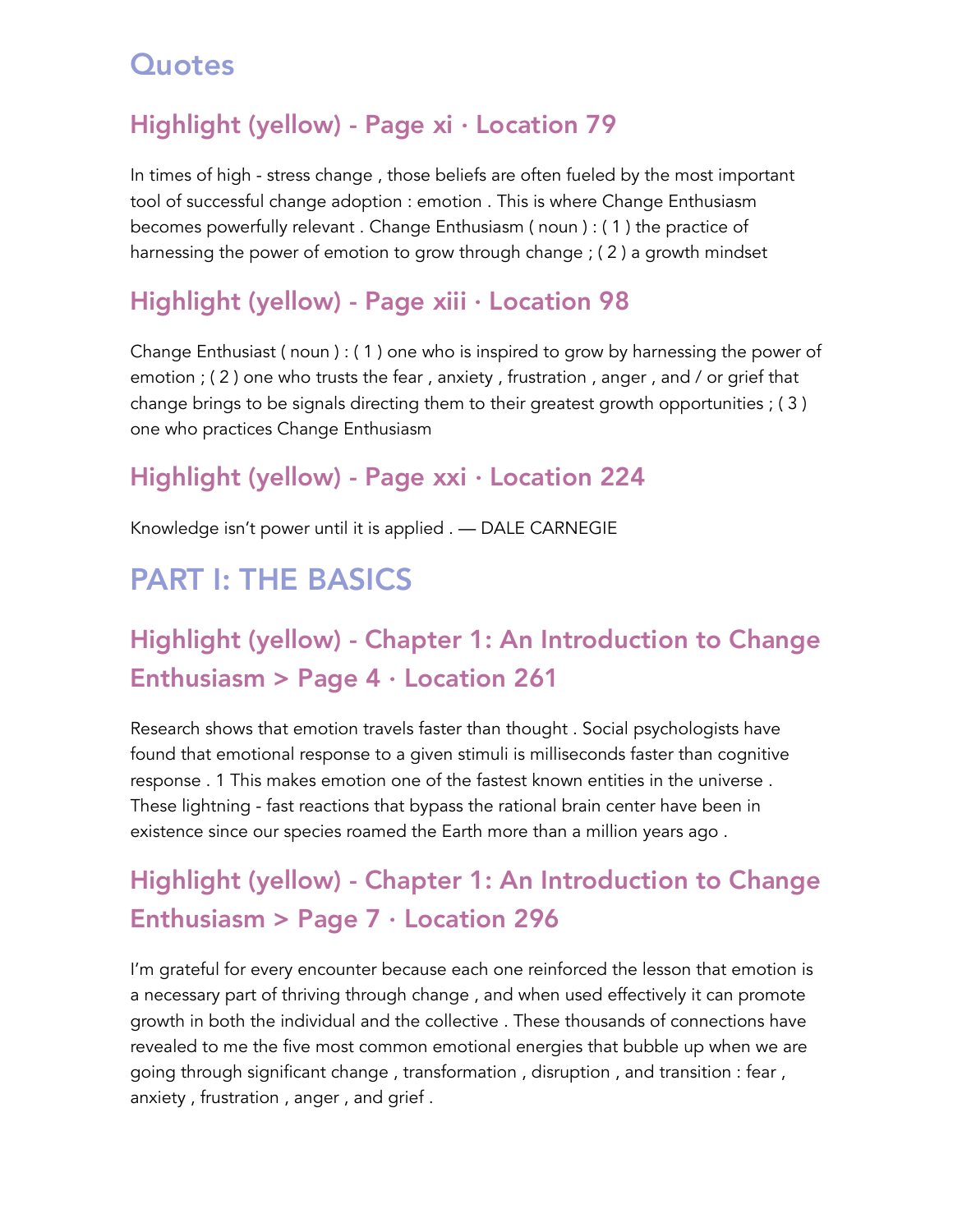### Highlight (yellow) - Chapter 1: An Introduction to Change Enthusiasm > Page  $13 \cdot$  Location 387

Our personal growth is a composite of lessons learned , wounds healed , and successes achieved . This is made possible only through conscious choice . Remaining healthy is made possible through consciously choosing what you feed your body and how you keep your body strong . Learning how to surf is made possible through consciously choosing to get up and try again after you fall . Building a track record of impactful leadership is made possible through consciously choosing how you behave or show up to your organization .

### Highlight (yellow) - Chapter 1: An Introduction to Change Enthusiasm > Page  $14 \cdot$  Location 410

And it's okay to allow the negative emotions to exist . They are gifts . Granting yourself time and space to sit with them is an important part of this process . Change Enthusiasm meets you exactly where you are . Just remember to allow those signal emotions to exist while trusting that they are there to serve , to invite you into your greatest opportunities to grow . Then when you're ready to go about the business of living this mindset , you'll reach better and better feelings through conscious enrollment in the evolution to your best self .

### Highlight (yellow) - Chapter 1: An Introduction to Change Enthusiasm > Page  $19 \cdot$  Location 474

Change Enthusiasm is a three - step growth mindset : Recognize growth - stalling emotions such as fear and anxiety as signals to grow . Embrace the opportunity change presents , exploring options that lead to your better . Make a conscious , productive choice , having explored what's possible , to transform emotional energy into fuel toward a better feeling and better result .

#### Highlight (yellow) - Chapter 2: Lasting Change Is Rooted in Belief > Page 28 · Location 589

I've learned that people will forget what you said , people will forget what you did , but people will never forget how you made them feel . — MAYA ANGELOU

#### Highlight (yellow) - Chapter 3: Defining Our Relationship with Change  $>$  Page 35  $\cdot$  Location 672

Across my decade - plus tenure in corporate America and several years as an entrepreneur and business owner , I have discovered that the most common roles in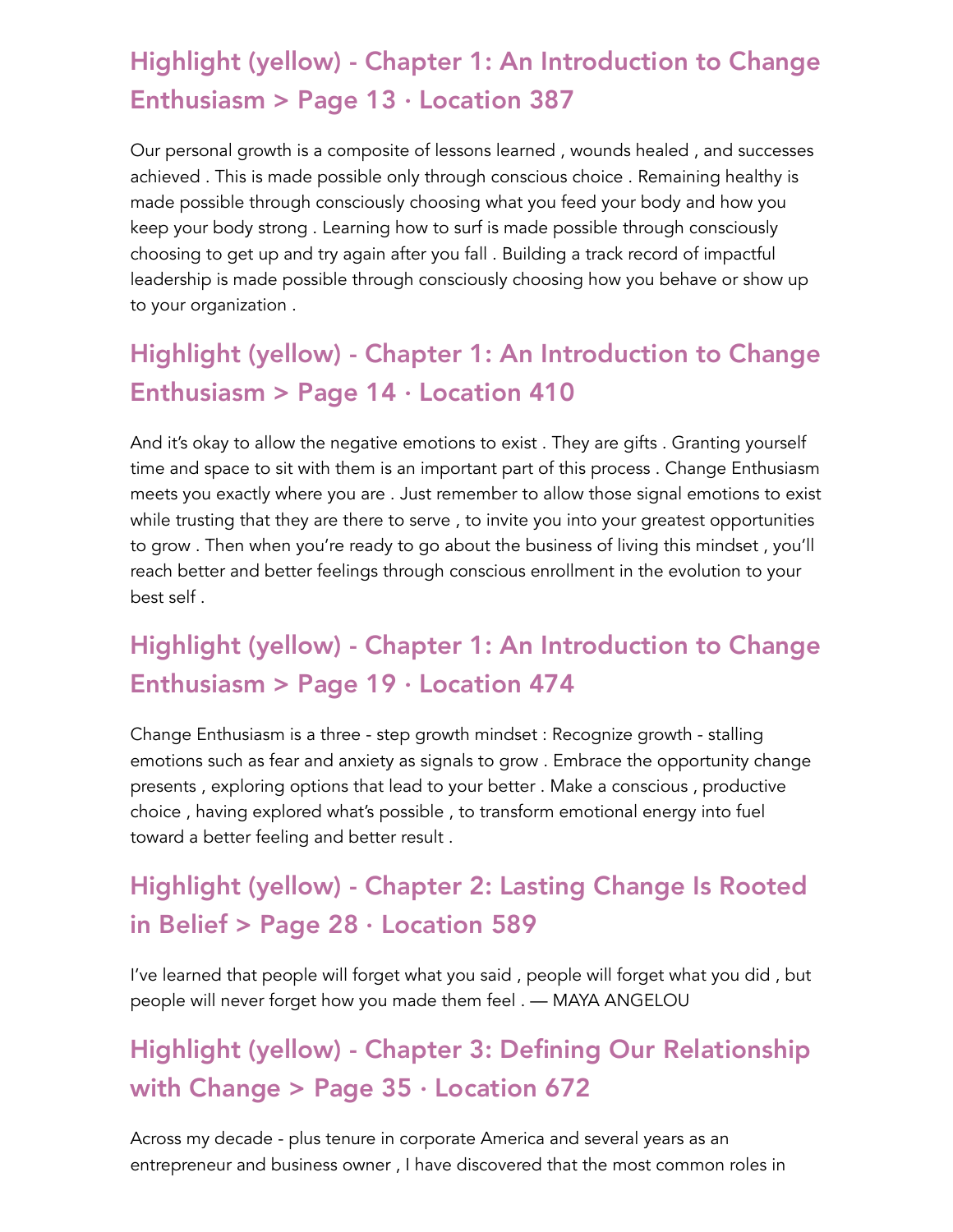relationship to change can be distilled to : creator , leader , and executor .

## Highlight (yellow) - Chapter 3: Defining Our Relationship with Change  $>$  Page 42  $\cdot$  Location 757

There are three core roles possible in Change : The Change Creator The Change Leader The Change Executor The Change Creator gives the idea that makes Change possible . The Change Leader guides individuals , teams , or the organization as a whole through the implementation of Change . The Change Executor brings the Change into reality .

# PART II: THE PRACTICAL APPLICATION

#### Highlight (yellow) - Chapter 4: The Signal  $>$  Page 68  $\cdot$ Location 1061

The first step of Change Enthusiasm is embracing the signal emotions of change as invitations to learn and grow . It is practiced through three actions : Discovering the signal emotion Stepping outside the emotion to view it objectively Exploring the meaning of the emotion

### Highlight (yellow) - Chapter 5: The Opportunity > Page 79 · Location 1185

Entrepreneurs are simply those who understand that there is little difference between obstacle and opportunity and are able to turn both to their advantage . — VICTOR KIAM

# Highlight (yellow) - Chapter 5: The Opportunity > Page 83 · Location 1251

It's when we feel lost and unable to see any chance to progress that we must begin exploring what's possible , even if that exploration feels like walking in the dark while frantically searching for anything that feels like a light switch . This is the time when allowing our signal emotions to guide us can become effective at lighting the path of opportunity . When experiencing a big change , disruption , or transition , use the exercise below to put finding opportunity in change into practice .

### Highlight (yellow) - Chapter 5: The Opportunity > Page 86 · Location 1293

The entrepreneur always searches for change , responds to it , and exploits it as an opportunity . — PETER DRUCKER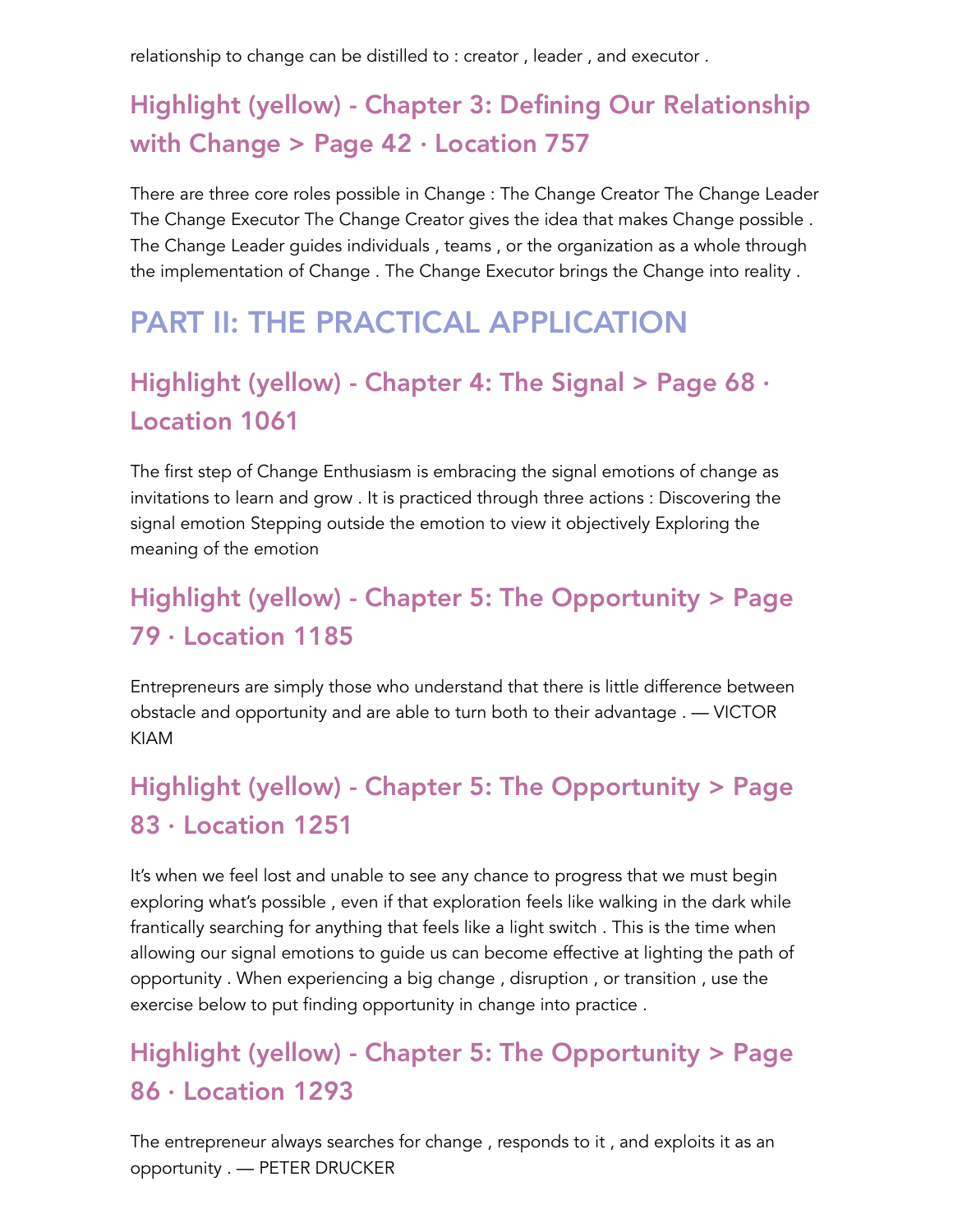### Highlight (yellow) - Chapter 5: The Opportunity > Page 87 · Location 1298

When the coronavirus pandemic hit the U.S . in late February / early March , the live events industry came to a grinding halt and with it my monthly revenue . The new booking inquiries had all but stopped , and within just a month's span every engagement ( keynote , executive workshop , and in - person consult ) was either canceled or postponed . Like so many other professionals in this industry at the time , my calendar was annihilated . I was sheltered in place and feeling lost , not knowing how my business would recoup the anticipated losses . I spent nearly two weeks moving back and forth from the couch to the fridge to the bed . I was bingeing Netflix , Hulu , Vudu , YouTube TV , and any other streaming service I could find . I was devastated and needed more effort than I ever imagined just to engage in client calls regarding an event reschedule . Yes , that's right . Even the creator of Change Enthusiasm experiences the signal emotions of change . And on top of that , I was writing this book while my first draft deadline barreled closer and closer .

## Highlight (yellow) - Chapter 6: The Choice > Page 93  $\cdot$ Location 1363

Those choices made the type of day you experienced possible . These daily choices shape your life . Are you taking a proactive role in your evolution or simply going through the motions ? Are you consciously enrolled in your journey , intentionally living your values ? Do your choices paint a picture of the person you know you were meant to be ? When in the throes of significant change and disruption , it can become increasingly challenging to remain conscious , alert , and engaged in our day - to - day choices .

### Highlight (yellow) - Chapter 6: The Choice > Page  $105 \cdot$ Location 1535

During those three hours between our initial discussion and her stopping by my office , my manager had chosen her better feeling . She had chosen to transform her signal emotions into fuel for growth . I could feel her excitement at being able to get into the manufacturing facility earlier to execute our trial work as she relayed the additional ways it would benefit not only our initiative but other initiatives the organization had in the pipeline . She reiterated the importance of assessing and detailing the heightened risks to the new execution plan and assured me she would set up time for us both to walk our VP through them . That was the conversation I needed to solidify the new plan and move it forward with confidence and determination . As leaders , through the power of choice , we can transform what fuels our actions from growth - stalling emotional energy to growth - sustaining emotional energy , just as my manager did that day . Through the power of choice , our emotion , which is an infinite resource , can fuel not only